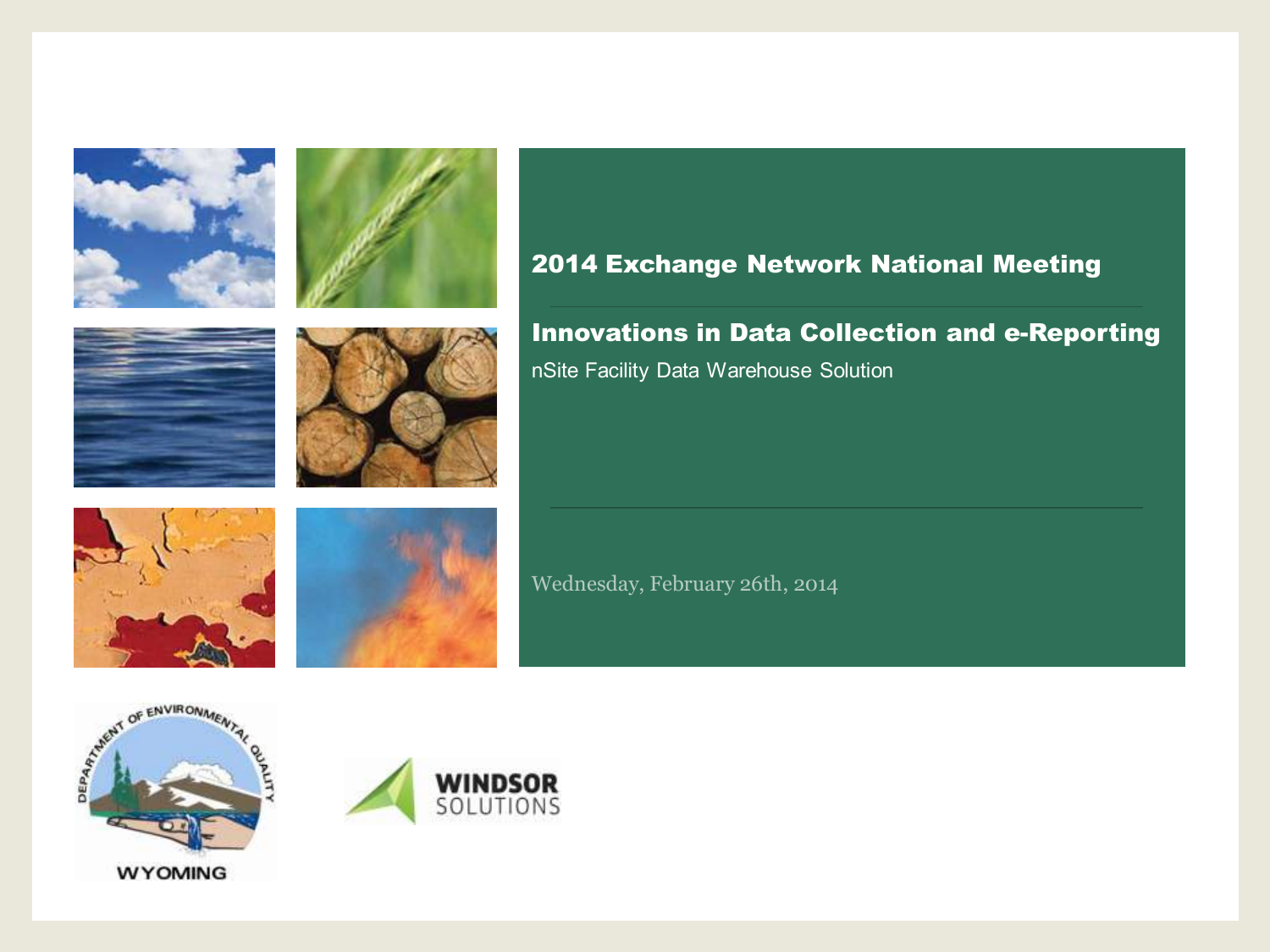## **nSite Facility Data Warehouse Solution Agenda**

• WY DEQ nSite Implementation Goals

HARRY AND SHOPLAND THE THE RESIDENCE OF THE RESIDENCE OF THE RESIDENCE OF THE RESIDENCE OF THE RESIDENCE OF THE RESIDENCE OF THE RESIDENCE OF THE RESIDENCE OF THE RESIDENCE OF THE RESIDENCE OF THE RESIDENCE OF THE RESIDENC

- nSite System Overview
- **Demonstration**
- Open Q&A

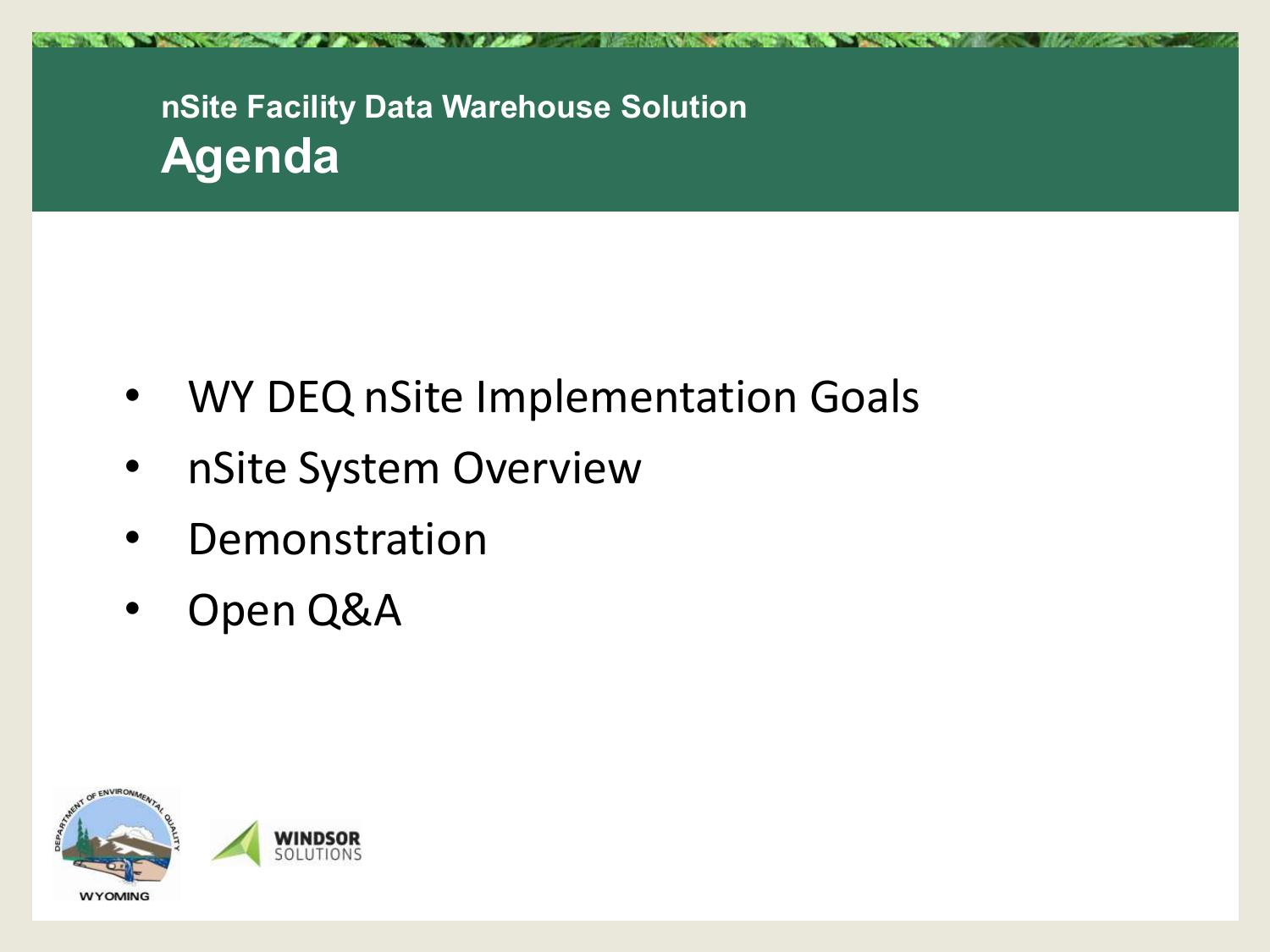### **nSite Facility Data Warehouse Solution WY DEQ Implementation**

### **Goals of nSite Implementation**

- Establish an agency-wide data sharing environment.
- Reduce the burden on agency staff responding to Phase I Environmental Assessment and FOIA requests (e.g., "Who's doing what nearby?" – "When was this facility last inspected?").
- Provide better responses to requests for integrated environmental data from the public, the regulated community, the legislature, and from EPA (e.g., the FacID data flow).
- Facilitate cross-program coordination for permit reviews, enforcement actions, site remediation projects, etc.

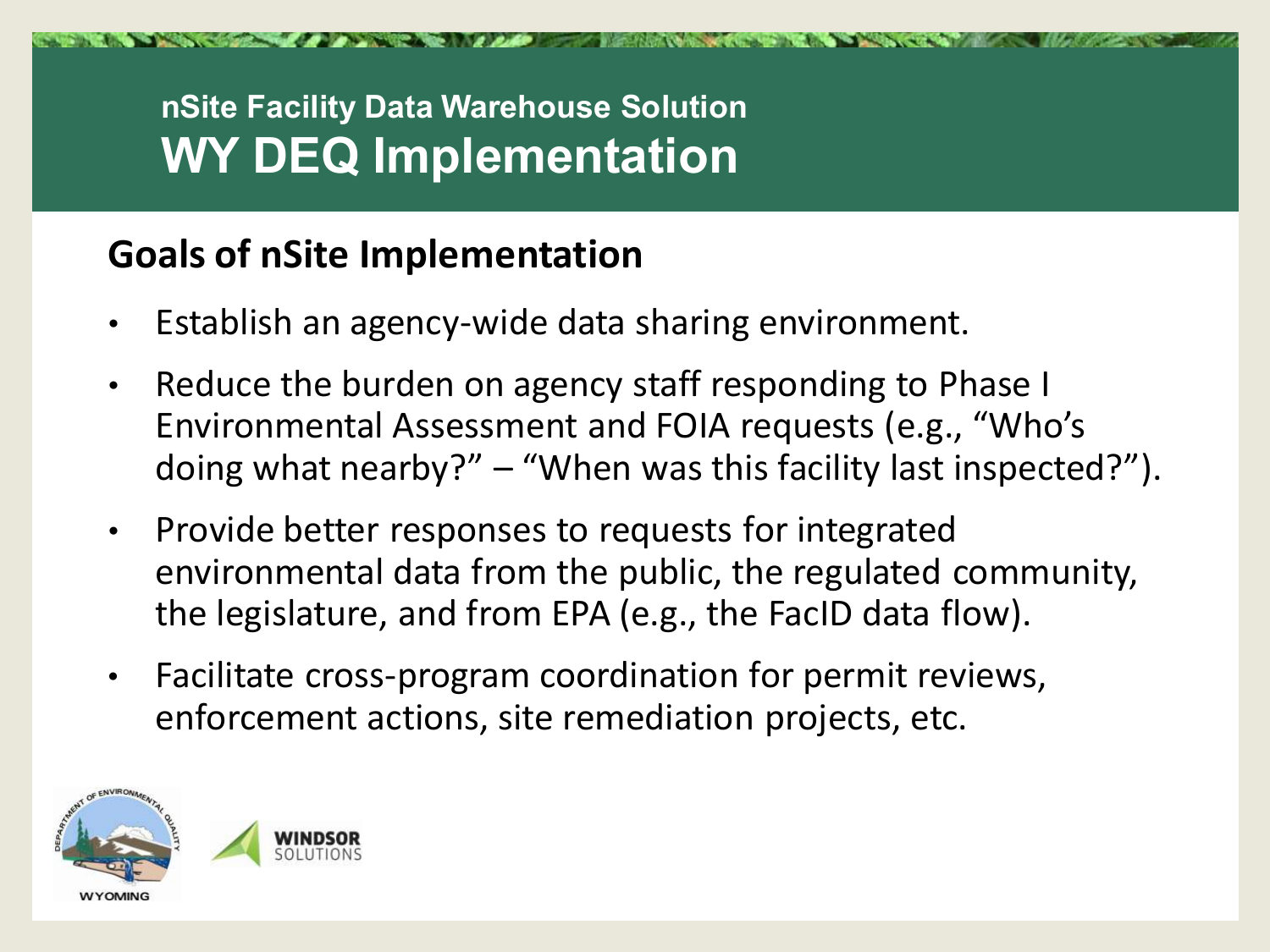### **Wyoming DEQ nSite Facility Data Warehouse Solution WY DEQ Implementation**

#### **Programs and Source Systems**

- The data warehouse will be populated initially with facility-site, environmental interest, and CME (compliance, monitoring, enforcement) data from the following program systems. Other data systems will be added in the future:
	- − Storage Tank Program
	- − Voluntary Remediation Program
	- − Spills and Complaints
	- Underground Injection Control
	- − Wyoming Pollutant Discharge Elimination System (WYPDES)
- Abandoned Mine Land
- Air Quality (Facilities and CME)
- Air Quality (Emissions Inventory)
- Land Quality Division (mines, pits)
- Solid & Hazardous Waste

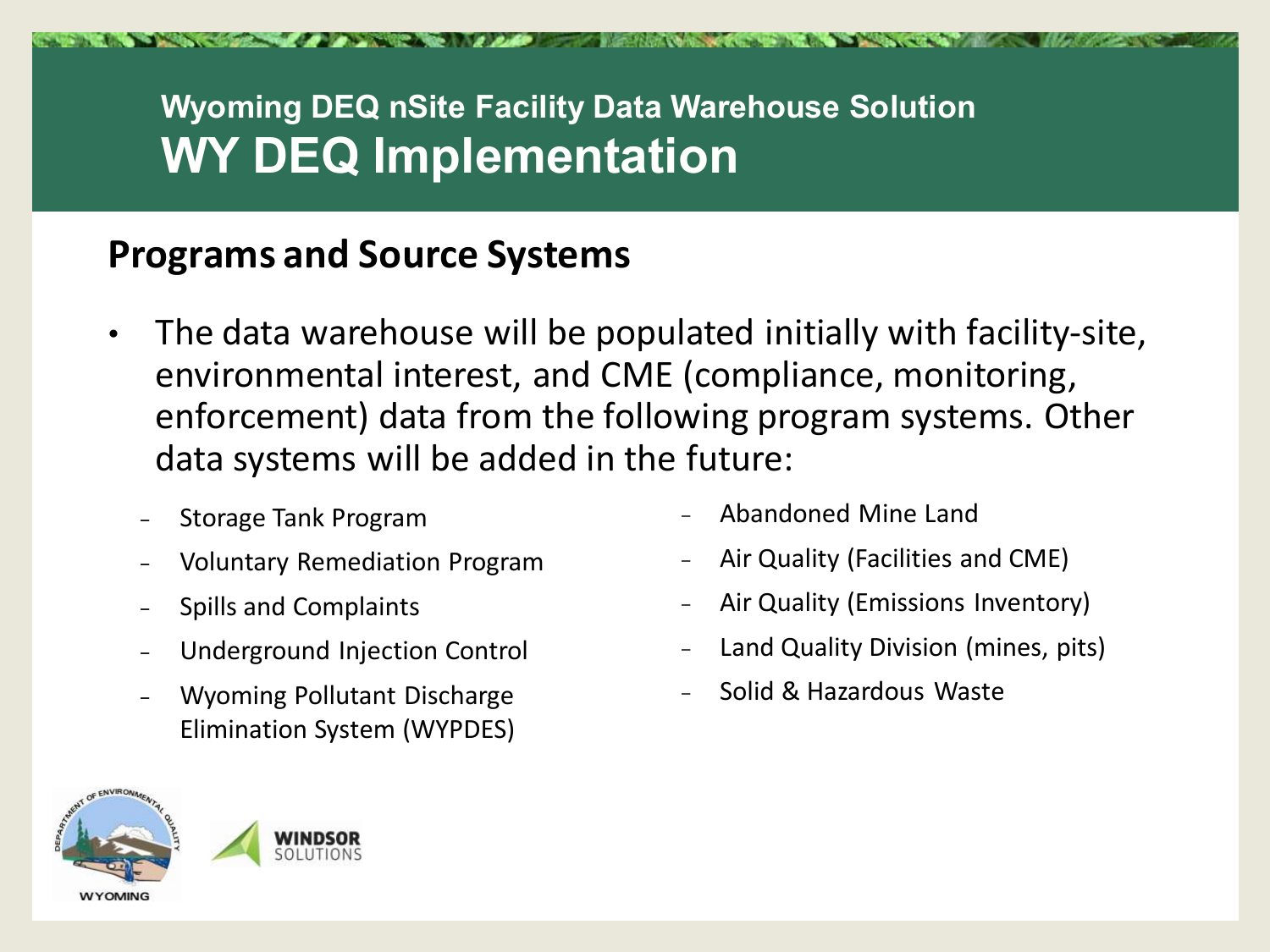### **nSite Facility Data Warehouse Solution WY DEQ Implementation**

### **Benefits of nSite Implementation to WY DEQ and User Groups**

- Web-based GIS mapping (ArcGIS and Google Maps) capabilities -- no need for desktop GIS applications.
- Site location address cleansing.
- Derivation of site location coordinates (geocoding).
- Identification of site duplication in existing source data systems.
- Site name standardization.
- Presentation of CME data in standardized format.
- Allows users to query and download data.

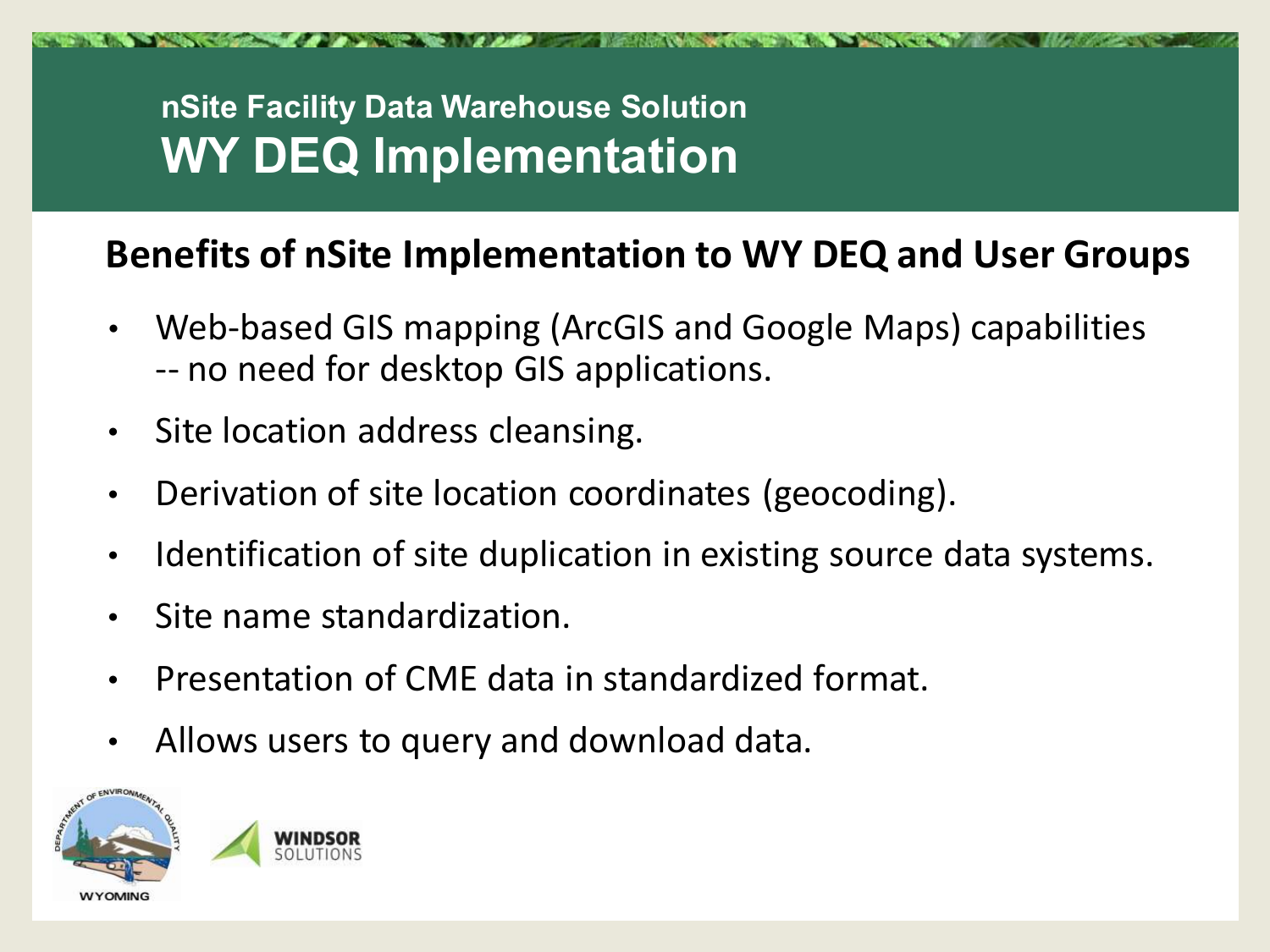### **nSite Facility Data Warehouse Solution WY DEQ Implementation**

**Benefits of nSite Implementation to the Exchange Network and EPA Data Systems**

- EPA gets a more complete set of facility-site data based on multiple programs at WY DEQ.
- The data are cleaned up and fully geo-referenced, therefore more useful and accurate.
- The sites are reconciled, reducing duplication in the EPA data store.

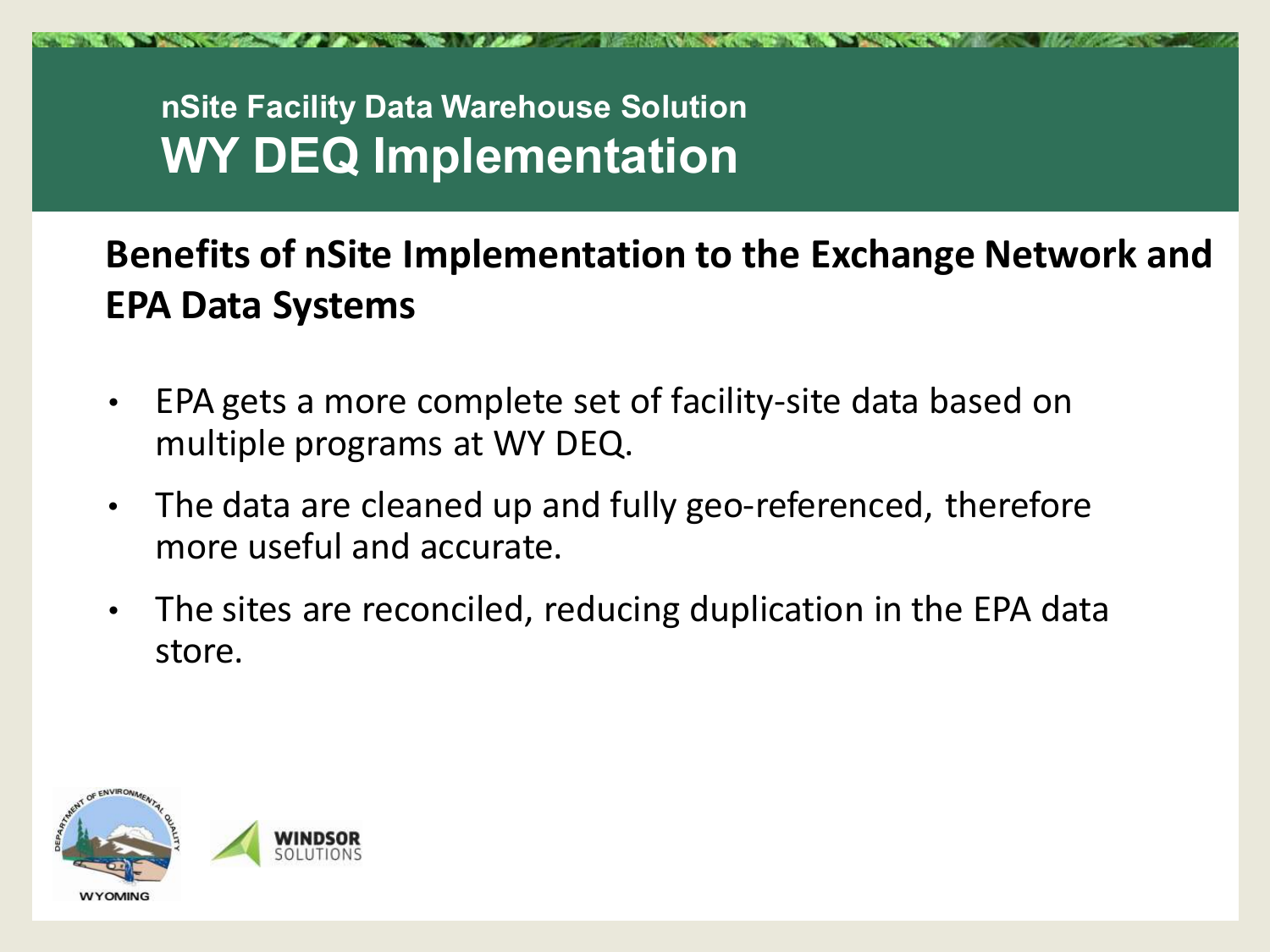### **nSite Facility Data Warehouse Solution System Overview**

#### **What is the nSite Facility Data Warehouse Solution?**

- Provides an **integrated data store** of site data.
- Is designed to provide **visibility** to site data from across all programs within the DEQ **rather** than to **manage** program data – that responsibility stays with the source system.
- Presents a **single view** of a site and all of its **Environmental Interest** data from each program interested in the site as a **single** record.
- Program system staff maintain *their* data within *their* system, and at the same time share that data in a single place.

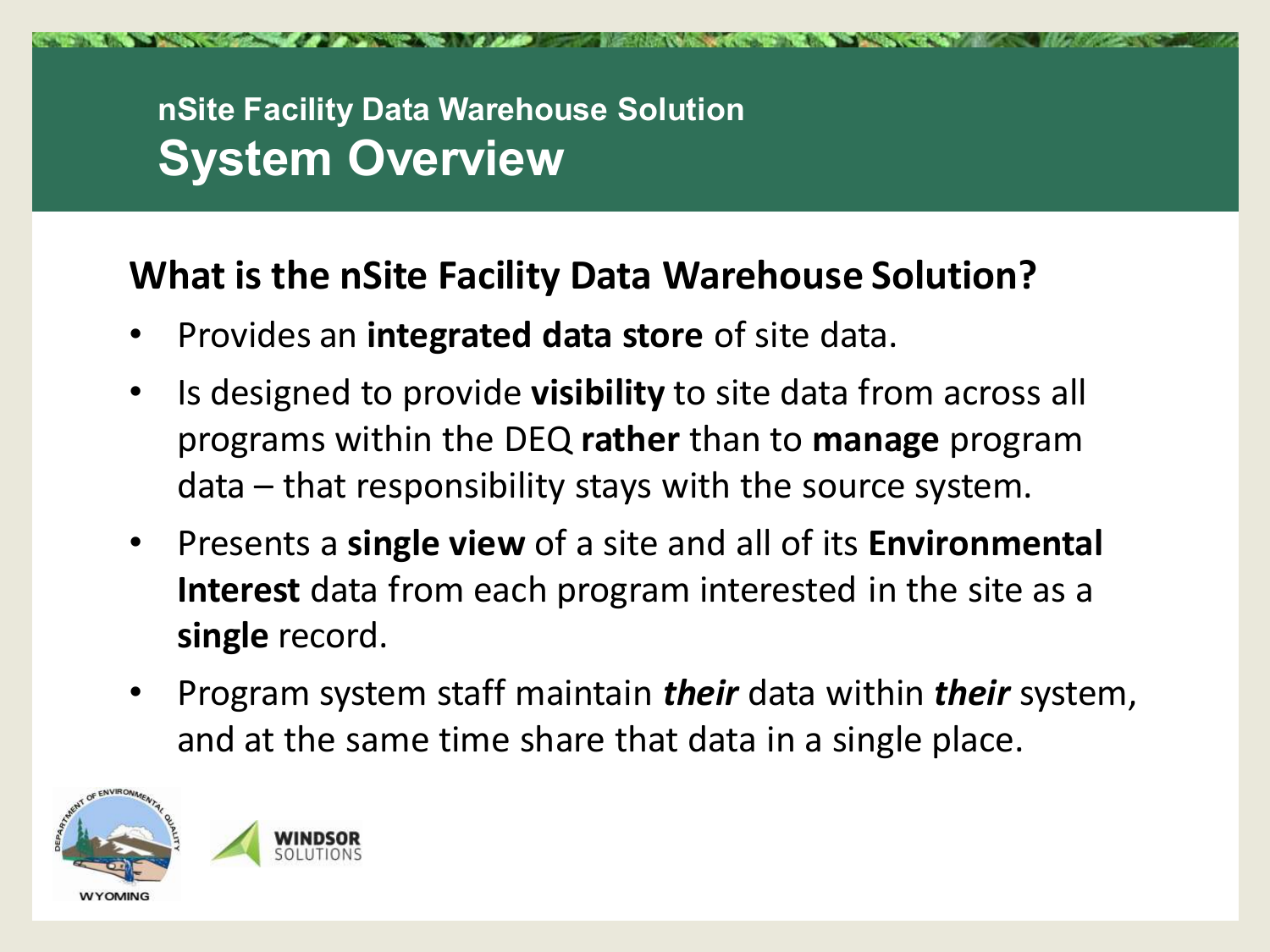### **nSite Facility Data Warehouse Solution System Overview**



CONTROL A PRODUCT OF A PRODUCT OF A PRODUCT OF A PRODUCT OF A PRODUCT OF A PRODUCT OF A PRODUCT OF A PRODUCT OF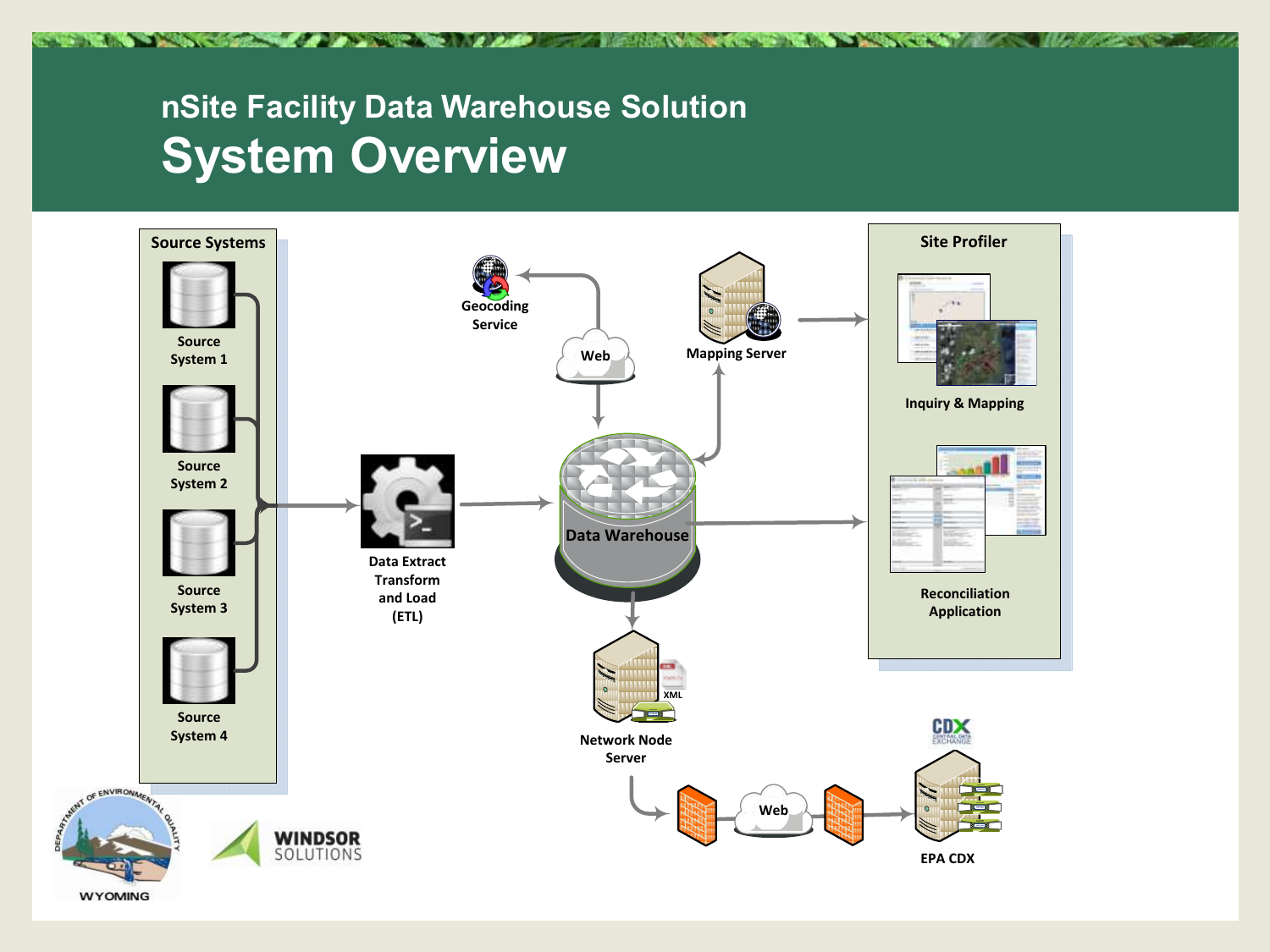### **nSite Facility Data Warehouse Solution Demonstration**



CONTROL AND CONTROL CONTROL CONTROL CONTROL CONTROL CONTROL CONTROL CONTROL CONTROL CONTROL CONTROL CONTROL CON